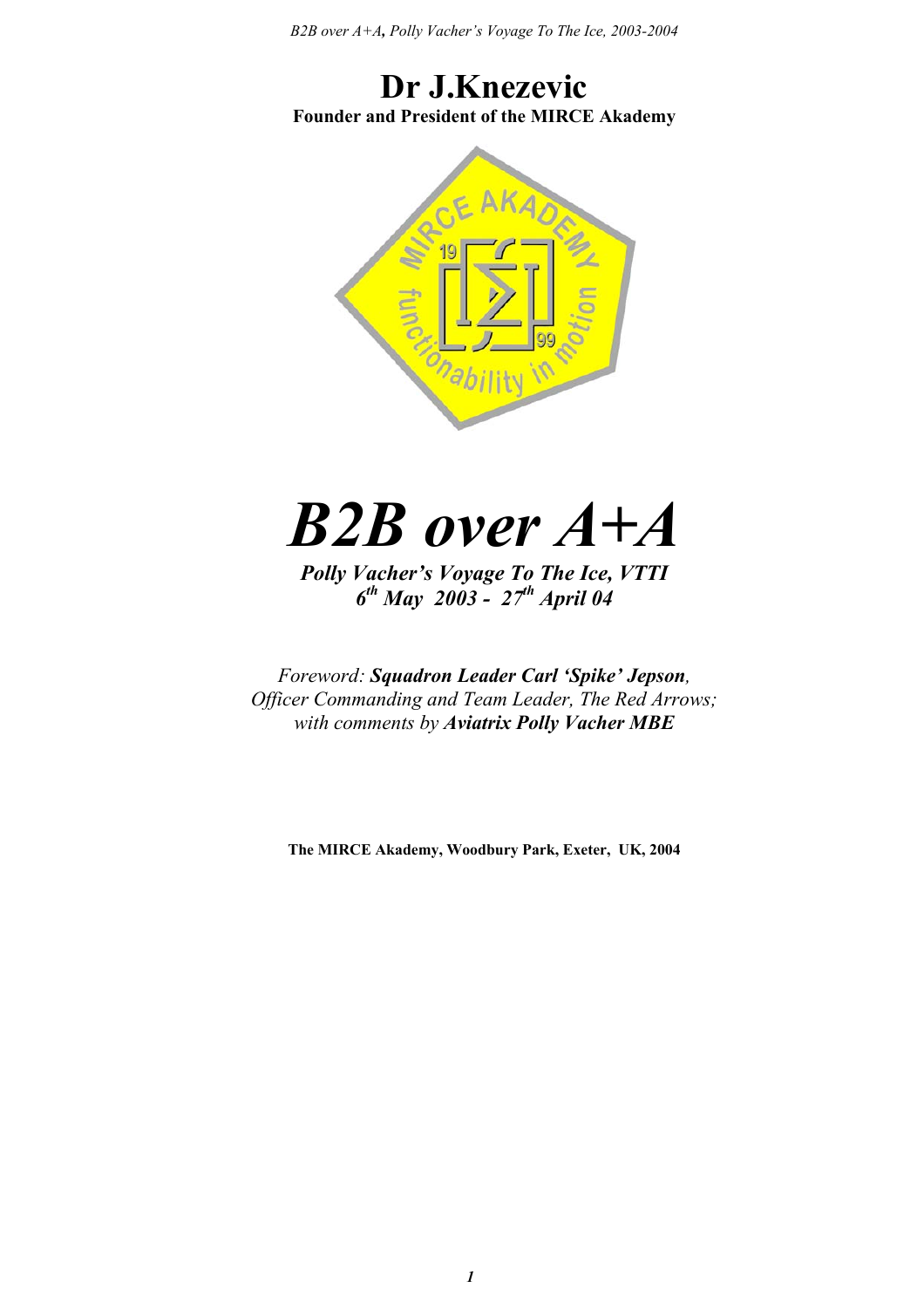#### **Published by Mirce Science**

Copyright  $\odot$  2004 by Mirce Science Limited. Woodbury Park, Exeter, EX5 1JJ, UK. Phone: +44 (0) 1395 233 856 Fax: +44 (0) 1395 233 899 E-mail: mirce@mirce.com Web site: www.mirce.com

Editor: Dr J. Knezevic BEng, MSc, PhD, FRSS

Editorial Board: Dr J.Crocker, Professor A.Dubi, Dr M.El-Harram, Mr J.Hessburg and Dr H.Suranga (Fellows of the Mirce Akademy)

All Rights Reserved. No part of this publication may be reproduced, stored in a retrieval system, or transmitted, in any form or any means, electronic, mechanical, photocopying, recording, scanning or otherwise, except under the terms of Copyright, Designs and Patents Act 1998 or under the terms of a license issued by the Copyright Licensing Agency, 90 Tottenham Court Road, London W1P 9HE, UK, without the permission in writing of the Publisher.

Neither the author nor Mirce Science Ltd. accept any responsibility or liability for loss or damage occasioned to any person or property through using the material, instructions, methods or ideas contained herein, or acting or refraining from acting as a result of such use. The author and publisher expressly disclaim all implied warranties, including merchantability or fitness for any particular purpose.

Designations used by companies to distinguish their products are often claimed as trademarks. In all instances where Mirce Science is aware of a claim, the product names appear in initial capital or all capital letters. Readers, however, should contact the appropriate companies for more complete information regarding trademarks and registration.

ISBN 1-904848-01-X

Printed & bound in Great Britain by Topics The Creative Partnership, Exeter, UK.

#### **Acknowledgement**

*The author is grateful for the support given by: Polly Vacher, Peter Vacher, Cloude Hirtz, Clive Nicholas, Josua Roffler, Arthur Moore, Lynn Spiller, John Crocker Andy Jones* 

 *during the preparation of this monograph.* 

*To the memory of my mama, Zana Knezevic, 13.08.1928 - 14.12.2003*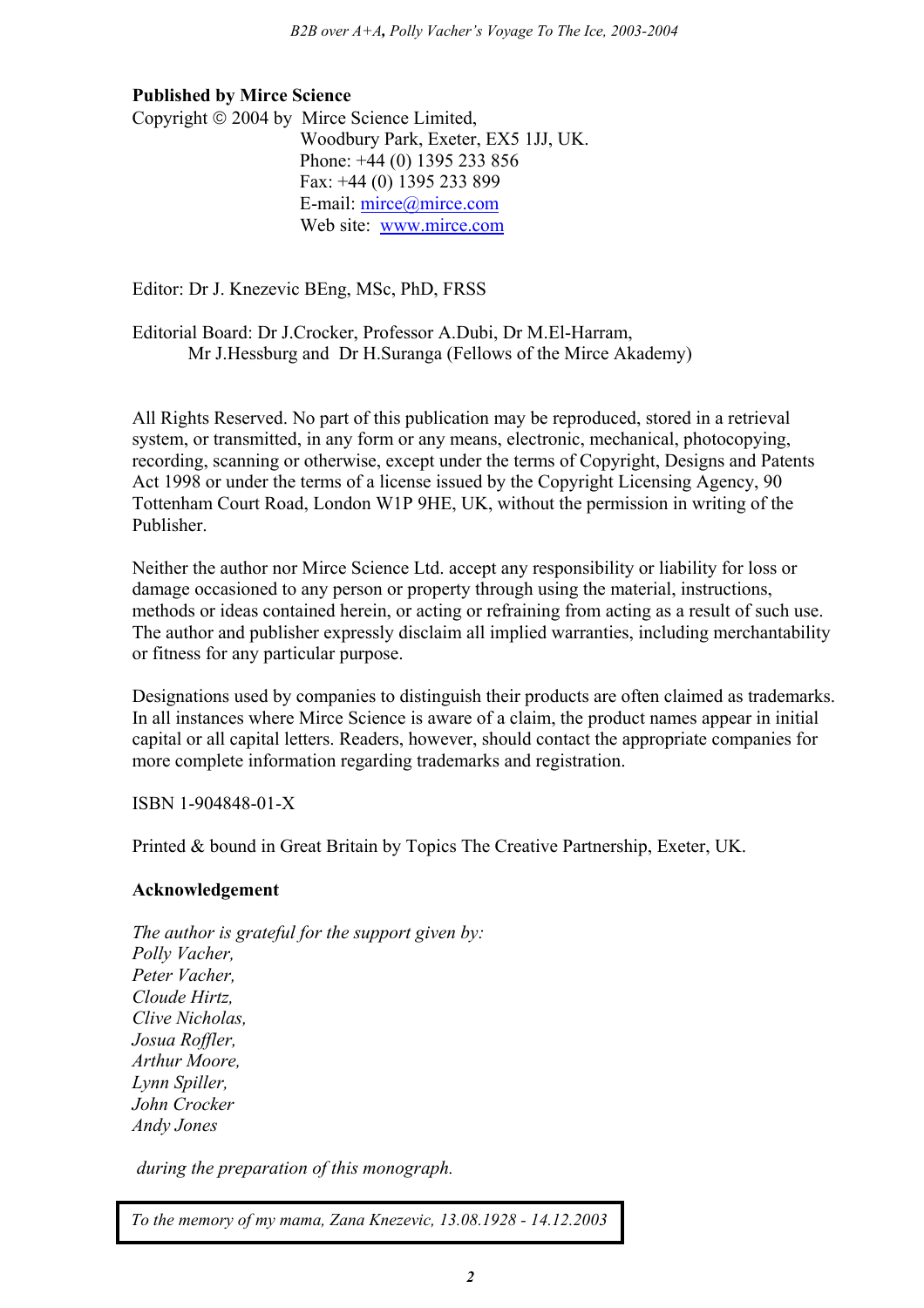# **Content**

|    | 1. Introduction                                                                                                                                                                                               | 4  |
|----|---------------------------------------------------------------------------------------------------------------------------------------------------------------------------------------------------------------|----|
|    | 2. At the Beginning                                                                                                                                                                                           | 5  |
| 3. | The Science of the Challenge<br>3.1 The Solar System<br>3.2 The Earth<br>3.3 The Atmosphere<br>3.4 The Weather<br>3.5 The Arctic<br>3.6 Antarctica<br>3.7 Flying Hazards                                      | 7  |
|    | 4. The System Response To The Challenge<br>4.1 Aviatrix Polly Vacher<br>4.2 Aircraft Piper Dakota<br>4.3 The Team<br>4.4 The Sponsors<br><b>4.5 Operational Resources</b>                                     | 20 |
|    | 5. Planning the Challenge<br>5.1 The Pilot's Preparation<br>5.2 The Aircraft's Preparation<br>5.3 Landing Permissions<br>5.4 Meteorology<br>5.5 VTTI Launch<br>5.6 The Research                               | 28 |
|    | 6. Flying the Challenge<br>6.1 Europe 2003<br>6.2 The Arctic 2003<br>6.3 America 2003<br>6.4 Antarctica 2003<br>6.5 America 2004<br>6.6 Australia 2004<br>6.7 Asia 2004<br>6.8 Africa 2004<br>6.9 Europe 2004 | 42 |
|    | 7. At the End                                                                                                                                                                                                 | 63 |
| 8. | <b>References</b>                                                                                                                                                                                             | 65 |
|    |                                                                                                                                                                                                               |    |

| <b>Appendix A:</b> Polly's data: Flights - Date, Distance & Duration     | 66  |
|--------------------------------------------------------------------------|-----|
| <b>Appendix B:</b> Polly's data: Captain's feelings at Departure/Arrival | -69 |
| <b>Appendix C:</b> Polly's data: Weather conditions at Departure/Arrival | 73  |
| <b>Appendix D:</b> Polly's Data: Maintenance and Failure Information     | 77  |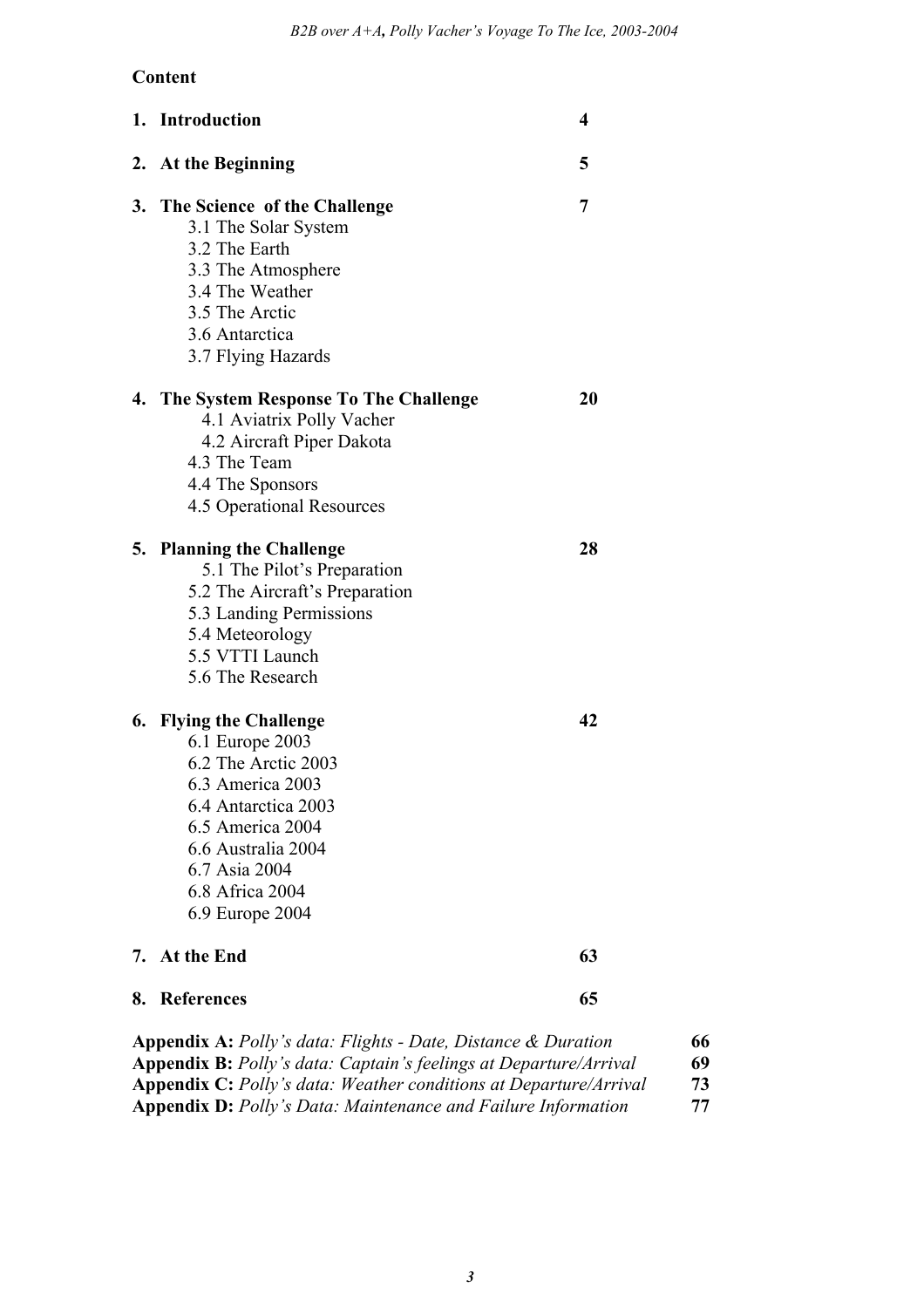# **Foreword**

We, at The Red Arrows, have been particularly proud of our strong association with the 'Wings Around the World' ventures, our link with the Flying Scholarships for the Disabled and, of course, our friendship with Polly Vacher. We have taken an active interest in following her progress and, where possible, supporting her through both of her epic solo flights around the globe. This second venture, around the world via the poles, was clearly much more ambitious and much more hazardous than the first, yet she has attacked the challenge with courage and determination. Polly has pushed herself and her aircraft to the limits of endurance across the freezing icy wastes of the Arctic, the uninhabited jungles of Belize and the searing heat of central Australia.

The complexity involved in planning and executing a venture such as this is not lost on an organisation like The Red Arrows, as we routinely undertake such journeys ourselves. The true perspective though is only gained when one considers that these flights were safely and successfully undertaken whilst flying solo, unsupported and in a single-engine aircraft. By any standards these are outstanding achievements and clearly required considerable courage, determination and inner strength. These are the exact qualities that are required by the individuals for whom all of this effort was expended – the remarkable characters who have been awarded flying scholarships through the charity 'Flying Scholarships for the Disabled'.

I cast my mind back to when, at the age of 16, I was given the opportunity to fly through a Royal Air Force flying scholarship and consider the effects that had on me as a young man. Consider then the effect of this type of award to a disabled individual trying to rebuild a future. In their own words, scholars refer to rebuilding their confidence, the ability to face new challenges, regaining their self-esteem and the excitement of mastering a new skill. The Red Arrows have seen the positive effect these awards can have on the lives of disabled people around the country and, as a result, have sponsored the award of a full scholarship this year.

Polly can rightly be proud of her achievements in the field of aviation and we are humbled by her commitment to enabling others to share in the freedom of flight.

**Squadron Leader Carl 'Spike' Jepson**  Officer Commanding and Team Leader The Red Arrows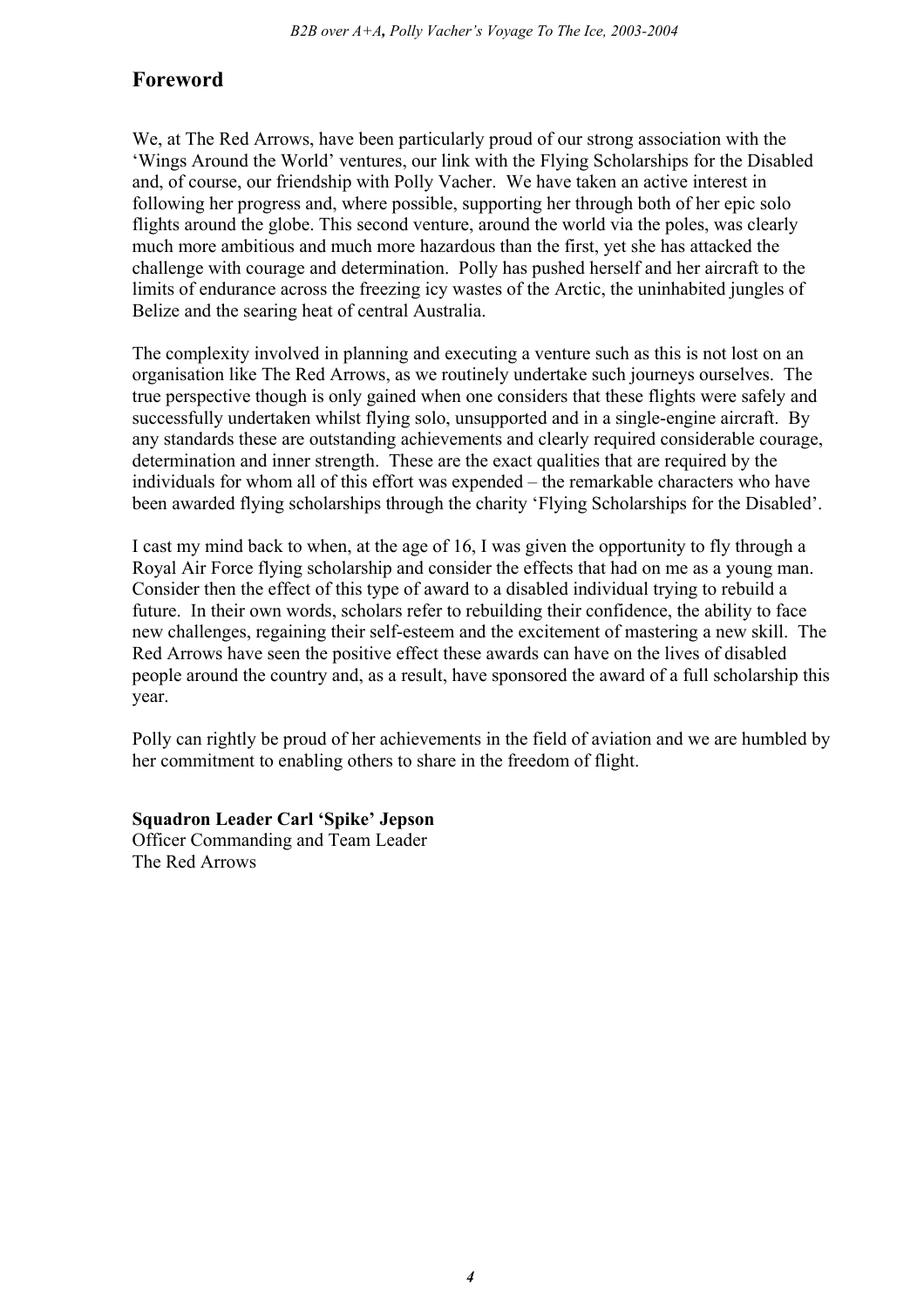### **1. Introduction**

In July 2001 Prince Feisel of the Hashemite Kingdom of Jordan, a patron of the Royal International Air Tattoo Flying Scholarships for the Disabled, was presented with a cheque for £162,420 generated by Polly Vacher's flying project, Wings Around The World, WATW*.*  (For further details see Ref. 1)

Polly flew around the world, totally alone – without a support crew following on in other aircraft – between January  $12<sup>th</sup>$  and April 27<sup>th</sup> 2001 in a single engined Piper Dakota. The flight covered 29,000 nautical miles in 124 days, visiting over 20 countries and entering in aviation history as:

#### *The smallest aircraft flown solo by a woman to circumnavigate the world via Australia and the Pacific*

Being true to her self and full of energy with a desire to

- make a further contribution to her favourite charity,
- stretch her aviation skills even more, and
- support advanced research in Mirce Mechanics.

In the summer of the 2001 Polly created the ultimate challenge: another journey around the world but this time via the Arctic and Antarctica, places where no woman has flown solo in a light aircraft. Polly named her ultimate challenge **Voyage** *To The Ice, VTTI.*

This monograph covers the research, preparation, planning, sponsorship and organisation of this great challenge followed by the events that took place during the 358 day long journey covering over 60,000 nautical miles in length, between May 2003 and April 2004. This journey culminated with a "final landing" in the aviation record history books as:

- *The first woman to fly solo:* 
	- *In a single engine light aircraft over the North Pole*
	- *In a single engine light aircraft over Antarctica*

#### • *The first person to fly solo around the world via all seven continents*

She generated thousands and thousands of pounds for The Royal International Air Tattoo Flying Scholarship for the Disabled in Memory of Group Captain Sir Douglas Bader and delivered over 20,000 items of in-flight technical data in support of research in Mirce Mechanics.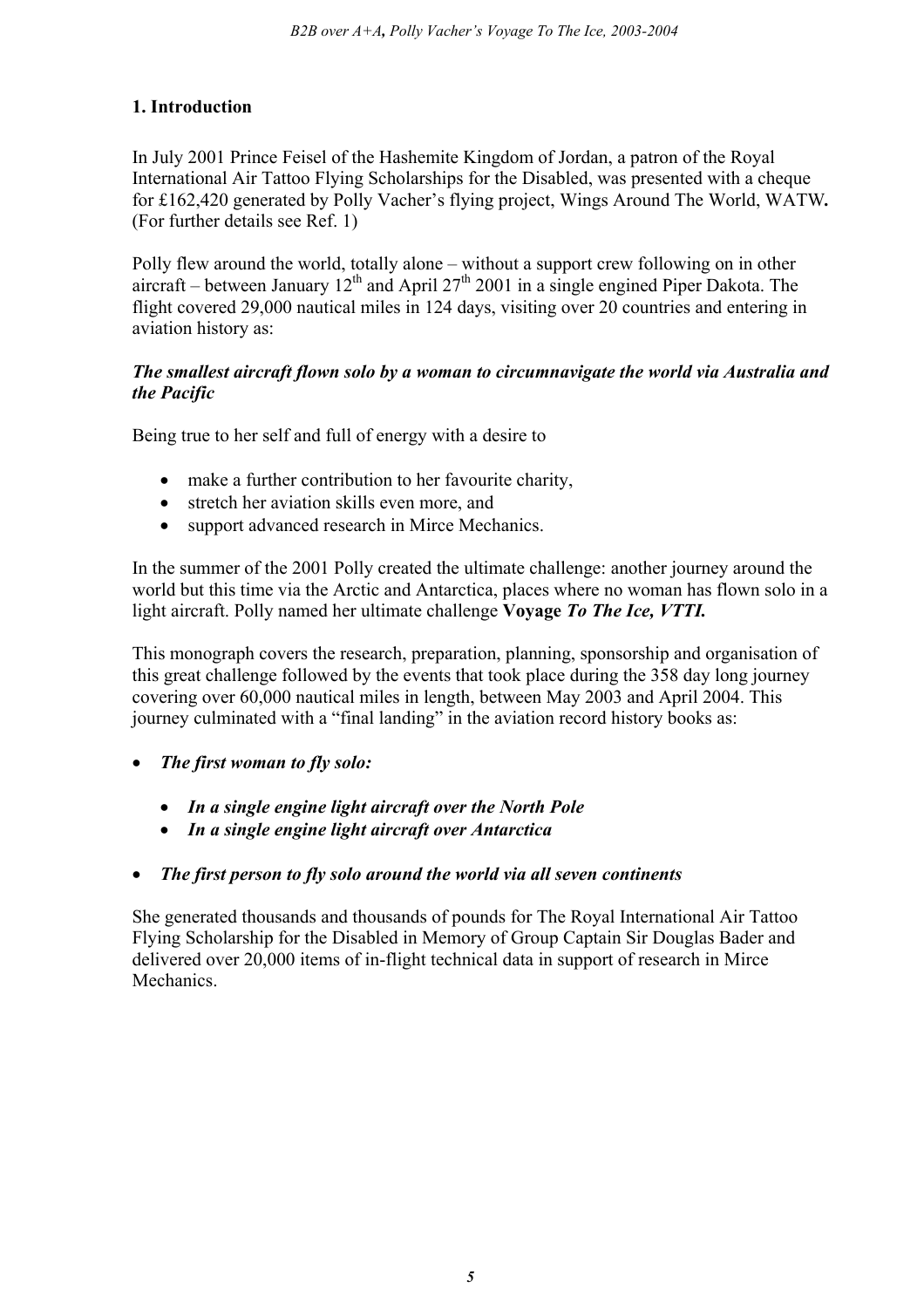# **2. At the beginning**

 *"You should firstly consider the more conventional routes, before tackling a more challenging one" was the comment of Polly's oldest son Julian, who is a commercial pilot, regarding her dream to fly around the world via the Poles.* 

Facing challenges has always been an essential driving force in Polly's life. One of them was to fly around the world via the poles. By successfully completing a solo flight around the world, in the summer of 2001, Polly felt that she has flown "*enough conventional routes*" and that the time had come for her to attack her ultimate challenge. (Polly's achievements are listed in Chapter 4 of this monograph.)

Always very modest about her achievements and never wanting to let charity, sponsors and herself down, during the summer of 2001 Polly had started quietly to examine the options and obstacles of her newest challenge.

The author was one of the very few privileged people to be involved with this project from the very beginning. At that time frequent emails were received from Polly with messages like: "*Plans for the next venture are moving ahead. … It is still firmly under wraps*."

In October 2001 Polly and Peter, her husband, produced a provisional route for the new flight. The very first estimate, by just looking at the map of the world, was that the whole flight could be covered in 55 legs and the total distance would be somewhere around 36,000 miles.

The longest and the most challenging leg of the whole journey would be the flight between Christchurch in New Zealand and McMurdo in Antarctica, which is almost to the mile equal to Polly's longest flight between Hilo in Hawaii and Santa Barbara in USA, undertaken during Wings Around The World. In many respects, the 2068 nautical miles of inhospitable Southern Ocean were Polly's biggest concern. One of the major considerations was the direction of flying between these two destinations. In fact, the direction for this leg was the chief determinant for the direction of flying of the entire project. Both options, eastbound (from England to New Zealand) and westbound (from England to Antarctica) had their advantages and disadvantages. However, this decision would determine the starting date of the project and consequently drive all other dates and events.

On the 8<sup>th</sup> January 2002, the Mirce Akademy of Mirce Mechanics undertook the study of the proposed flight with the aim of determining the necessary reliability and supportability issues concerned with its successful completion. The Akademy's Master Diploma Programme students – Kenny Everett, Vaughan Russon, Jurgen Gross and Claude Hirtz were allocated to this project. By the time Polly met them for the first time on  $4<sup>th</sup>$  March, the students have performed a Failure Mode and Effect Analysis on the aircraft and on the operation, maintenance and support resources needed for the flight around the world. They had also collected climatic data for Polly's potential world-wide destinations regarding maximum and minimum temperatures, precipitation, relative humidity, average dew point, average wind speed and probability of occurrence of thunderstorms, for both options – eastbound and westbound.

…………………………………………………

# **3. The Science of the Challenge**

*"We would not achieve much in the Antarctic without taking risk. However, we go to immense lengths to reduce risks to the minimum that is consistent with achieving our objective."* Charles Swithinbank (4)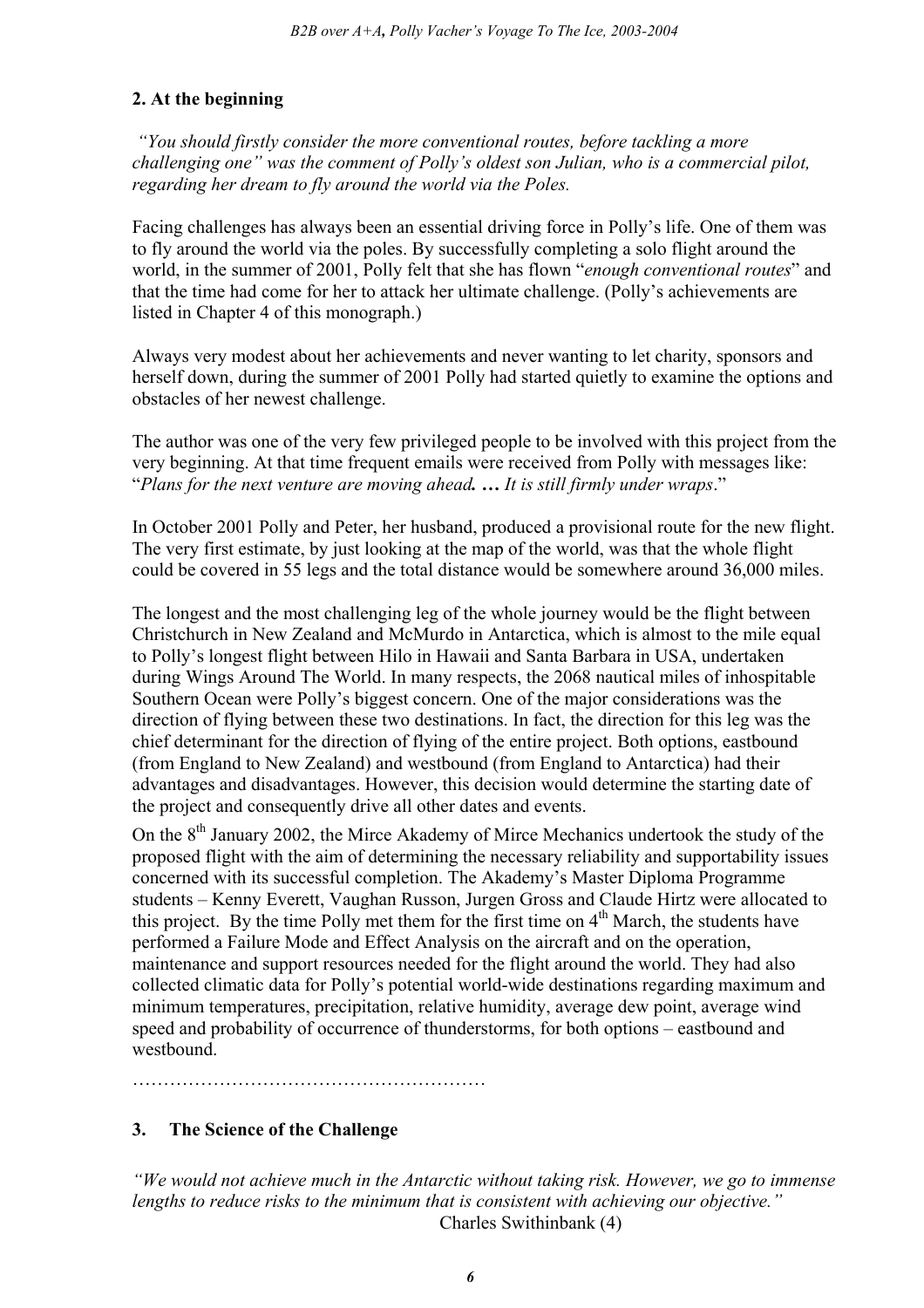In science it has been accepted, at least since the  $16<sup>th</sup>$  Century, that nothing happens without cause. Therefore, the events that create operational risk must have a cause. However, it is completely different to ask the question of whether it is possible to predict the occurrence of all possible "risk causing events". Perhaps the honest answer is no, otherwise there would be no need for the word "risk". Studying physical phenomena, describing them and finally making accurate predictions about their future occurrences is the chief objective of any science. Consequently, through the study and application of science, knowledge-based prediction can replace opinion-based hope or guesswork.

Mirce Mechanics, as defined by the author, studies the flow of functionability (function, performance and attributes) of man-made systems in time and place. Its objective is to understand processes, factors and resources that drive a system's operational flow, to describe their relationships analytically and, ultimately, to predict system operational reality, under specified circumstances.

Hence, Mirce Mechanics studies any system and its operational process within the accepted framework. It is limited by the solar system  $(10^{10} \text{ meter})$  on the one hand and by the atom  $(10^{-10} \text{ meter})$ <sup>10</sup> meter) on the other. This physical range, of  $10^{20}$  meter, is the smallest "natural scale" which enables the understanding of system operational cause-effect relationships and provides enough information for the accurate predictions to be made. In other words, this is the physical range within which, in the case of Polly's challenge, the wind changes direction, suncups form on the blue ice runway, the landing gear olio leaks, the battery looses power, airframe and carburettor icing takes place and so forth.

The many challenges facing Polly's VTTI project will be briefly examined in accordance with the principles of Mirce Mechanics developed at the Mirce Akademy.

**…………………………………………………………** 

# **4. The System Response to the Challenge**

*"A System is a collection of elements arranged, by humans, after some distinct logical, scientific or instinctive method, on which at least one need-satisfying function is defined, with expected performance and attributes."* J. Knezevic [1]

The system considered in this monograph was named by Polly Vacher, its originator, as "**Voyage To The Ice" (VTTI).** The main elements of this system are:

- **The Aviatrix**
- **The Machine**
- **The Team**
- **The Sponsors**
- **The Flying Resources**

Nothing is a system unless a measure of its performance, as a function of the states of its elements, is defined. Thus in accordance with the principles of Mirce Mechanics the function of VTTI system was to:

…………………………………………………………

# **5. Planning the Challenge**

*"Victory awaits him who has everything in order – people call that luck. Defeat is certain for him who has neglected to take the necessary precautions in time – this is called bad luck."*  Roald Amundsen, cited in [4]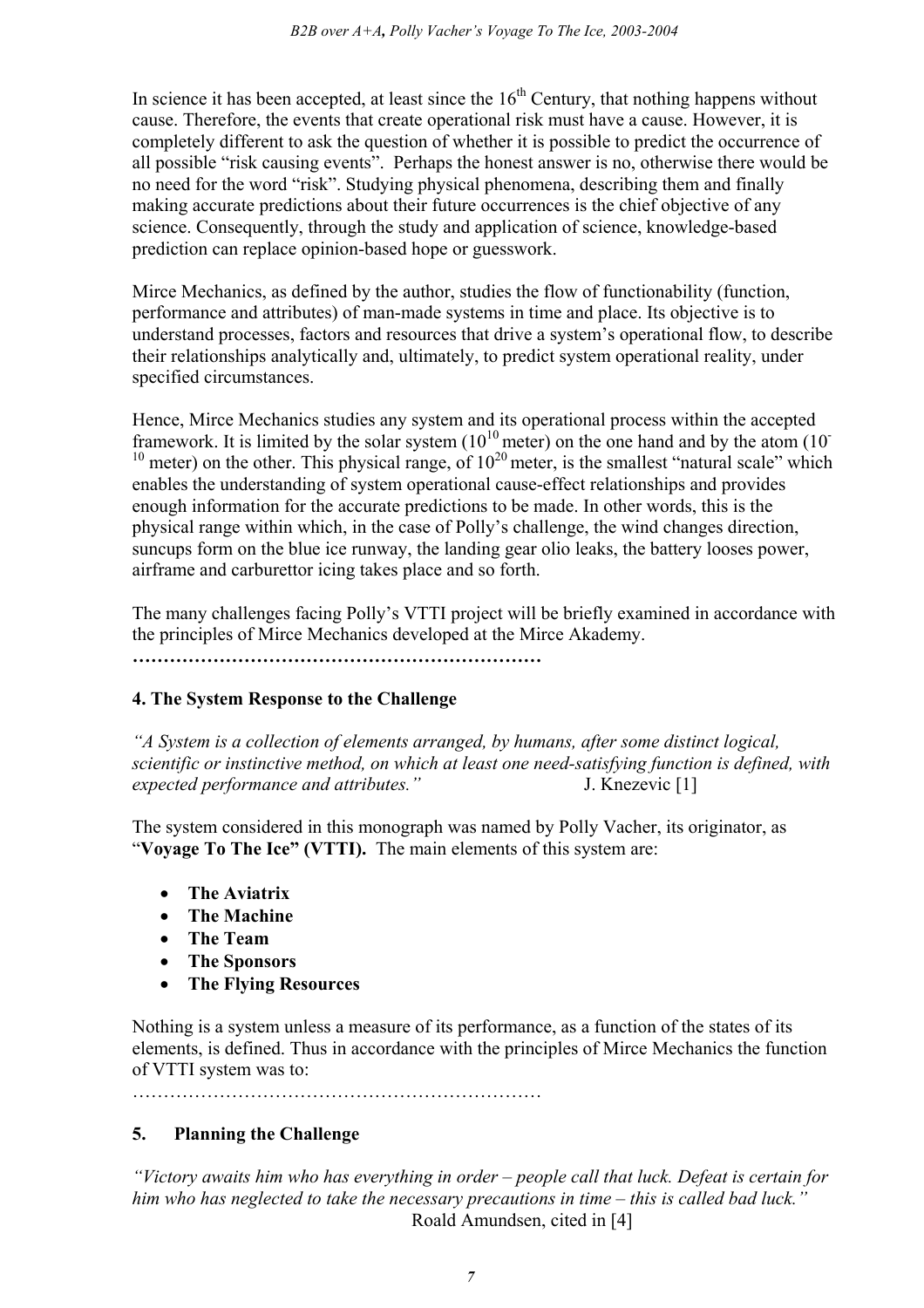Governed by a large number of factors that could have an impact on the VTTI project, from solar radiation, atmospheric conditions, seasonal elements ….. to technical, political and cultural influences, Polly and Peter finalised a provisional route for the flight in spring of 2002.

Driven by Polly's desire to start the flight in the British springtime and taking into consideration the seasonal climatic differences, the route from Birmingham inevitably headed north towards Scotland and Norway with the intention of over-flying the North pole during the month of June. This timing would coincide with the best chance of Arctic High and clear skies in that region.

As a result of the annual rotation of the Earth around the Sun, Polly had around 5 months to make the flight south towards Argentina to fly over Antarctica during the summer months in the Southern Hemisphere. So, after over-flying the North Pole, the route south took in Canada, USA, Mexico, Guatemala, Belize, Antigua, Tobago, Trinidad, Brazil and Argentina.

Polly had to demonstrate a great deal of patience in waiting for the right weather window for her flight to Antarctica. From there the journey home was pretty much well defined, via New Zealand, Australia, Indonesia, Malaysia, Thailand, India, Bhutan, Oman, Bahrain, Jordan, Egypt, Greece, Yugoslavia, Italy, France and back to Birmingham

*……………………………………………………………* 

# **6. Flying the Challenge**

*" I have heard it said that today, with easier access to high latitudes, the challenge has gone out of pole fieldwork. Those who believe it should stay at home – to avoid being disillusioned."* Charles Swithinbank (4)

Birmingham International Airport, on the  $6<sup>th</sup>$  May 2003, was the venue for the beginning of the transformation of operational, maintenance and support plans into operational reality. The main elements of the Voyage To The Ice System, Polly and G-FRGN Piper Dakota, which engine had each completed 100 hours of flying, from overhaul, were ready for official take off.

Family, members of the Royal International Air Tattoo Flying Scholarships for Disabled team and scholars who benefited from the scheme in the past, sponsors, friends, well-wishers and the media arrived at 12 noon at Birmingham International Airport (52° 30'N, 01° 50'W) to see Polly at the start of her ultimate challenge. Thus, after almost two years to the day, from successfully completing her first flight around the world, Polly found her self at the same place, with the same aircraft, supporting the same charity but with a very different itinerary. The dream of flying over the ice was just to begin to be become reality. HRH Prince Charles, as a Royal patron of the Centenary of Flight, joined the party at 15.30 to wish Polly "bon voyage". The Hurricane and Spitfire from the Battle of Britain Memorial Flight were all ready to support Polly's farewell flypast.

**…………………………………………………** 

# **7. At the End**

*"You make your own progress and your own luck. By determination, commitment, refusal to give up or be straitjacketed by convention or the short-sightedness of others, describe it as you will, you are the one who creates the airflow beneath your own wings*." **Richard Noble (2)**